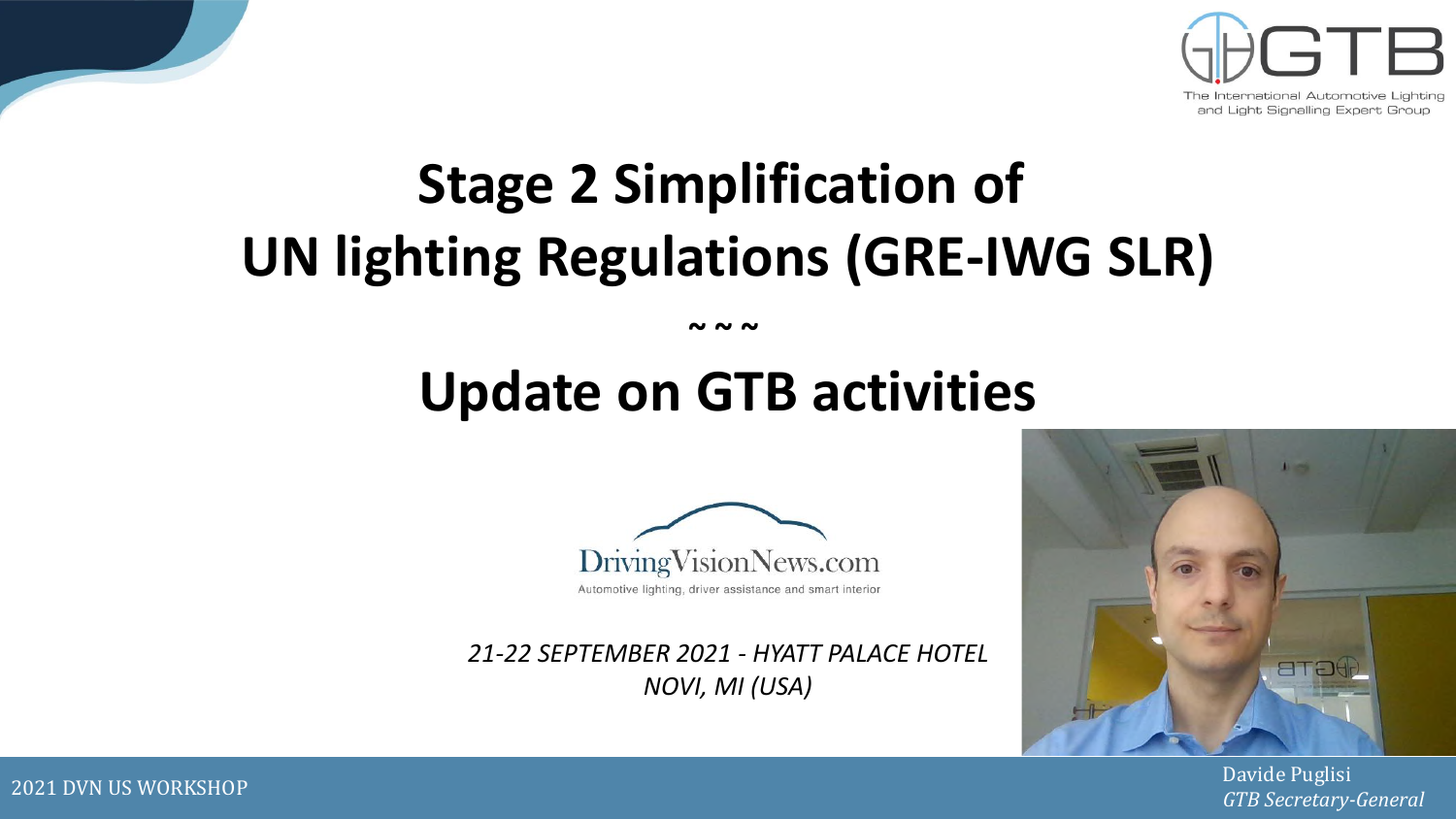

and Light Signalling Expert Group

# **CONTENTS:**

## ✓ **GRE-IWG SLR**

- o Stage 2 Simplification of UN lighting Regulations
- o Headlamp levelling
- o DETA Unique Identifier
- ✓ **Brief update on GTB activities**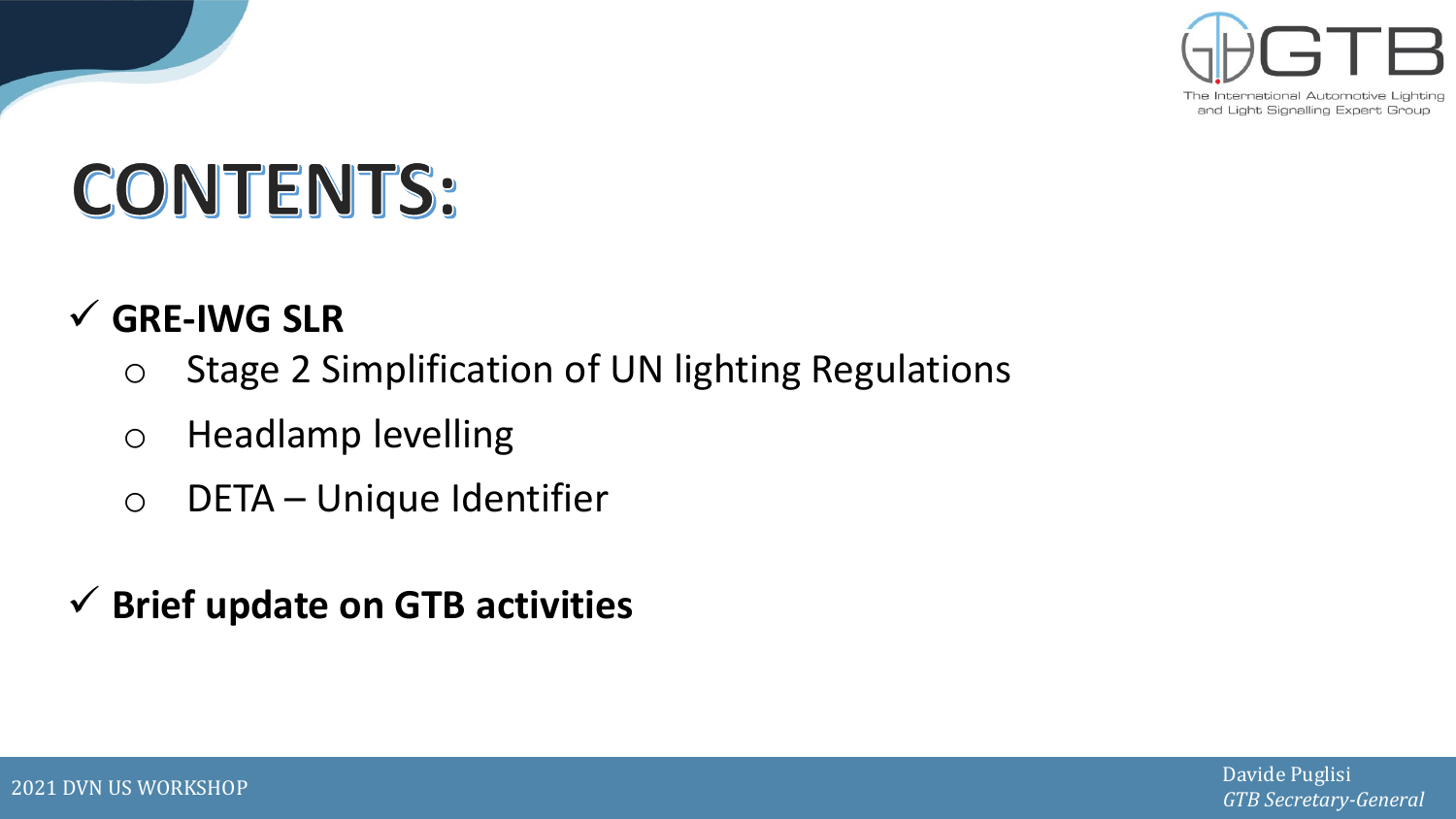## **- Workload and meeting pace -**

| $\mathcal{L}$ | 11 September 2014 in Brussels (BE)          |
|---------------|---------------------------------------------|
| II.           | 23 October 2014 in Geneva (CH)              |
| III.          | 14 January 2015 in Brussels (BE)            |
| IV.           | 13 April 2015 in Geneva (CH)                |
| V.            | 13 October 2015 in Brussels (BE)            |
| VI.           | 5-6 November 2015 in Brussels (BE)          |
| VII.          | 15-16 December 2015 in Brussels (BE)        |
| VIII.         | 13-14 January 2016 in Brussels (BE)         |
| IX.           | 29 February & 1 March 2016 in Brussels (BE) |
| $X_{\cdot}$   | 14-15 April 2016 in Brussels (BE)           |
| XI.           | 9-10 June 2016 in Brussels (BE)             |
| XII.          | 5-7 September 2016 in Brussels (BE)         |
| XIII.         | 5-7 October 2016 in Brussels (BE)           |
| XIV.          | 5-7 December 2016 in Brussels (BE)          |
| XV.           | 21-23 February 2017 in Brussels (BE)        |
| XVI.          | 22-24 March 2017 in Brussels (BE)           |
| XVII.         | 16-18 May 2017 in Tokyo (JP)                |
| XVIII.        | 13-15 June 2017 in Brussels (BE)            |
| XIX.          | 12-14 July 2017 in Brussels (BE)            |
| XX.           | 4-6 October 2017 in Brussels (BE)           |
| XXI.          | 18-21 December 2017 in Brussels (BE)        |
| XXII.         | 29 Jan / 1 Feb 2018 in Shenzhen (CN)        |
| XXIII.        | 4-6 April 2018 in Brussels (BE)             |
| XXIV.         | 30 May / 1 June 2018 in Brussels (BE)       |
| XXV.          | 3-5 July 2018 in Brussels (BE)              |
|               |                                             |

| XXVI.    | 24-26 September 2018 in Brussels (BE) |  |  |  |  |
|----------|---------------------------------------|--|--|--|--|
| XXVII.   | 10-12 December 2018 in Brussels (BE)  |  |  |  |  |
| XXVIII.  | 25-27 February 2019 in Brussels (BE)  |  |  |  |  |
| XXIX.    | 27-29 March 2019 in Brussels (BE)     |  |  |  |  |
| XXX.     | 22-24 May 2019 in Brussels (BE)       |  |  |  |  |
| XXXI.    | 3-5 July 2019 in Brussels (BE)        |  |  |  |  |
| XXXII.   | 3-5 September 2019 in Tokyo (JP)      |  |  |  |  |
| XXXIII.  | 9-11 October 2019 in Brussels (BE)    |  |  |  |  |
| XXXIV.   | 4-6 November 2019 in Brussels (BE)    |  |  |  |  |
| XXXV.    | 11-13 December 2019 in Brussels (BE)  |  |  |  |  |
| XXXVI.   | 8-10 January 2020 in Brussels (BE)    |  |  |  |  |
| XXXVII.  | 2-4 March 2020 in Brussels (BE)       |  |  |  |  |
| XXXVIII. | 27-29 May 2020 - WebEx                |  |  |  |  |
| XXXIX.   | 7-10 July 2020 - WebEx                |  |  |  |  |
| XL.      | 26-28 Aug 2020 - WebEx                |  |  |  |  |
| XLL      | 21-23 Sep 2020 - WebEx                |  |  |  |  |
| XLII.    | 3-5 Nov 2020 - WebEx                  |  |  |  |  |
| XLIII.   | 9-11 Dec 2020 - WebEx                 |  |  |  |  |
| XLIV.    | 12-14 Jan 2021 – WebEx                |  |  |  |  |
| XLV.     | 17-19 Feb 2021 - WebEx                |  |  |  |  |
| XLVI.    | 24-26 Mar 2021 – WebEx                |  |  |  |  |
| XLVII.   | 10-12 May 2021 - WebEx                |  |  |  |  |
| XLVIII.  | 16-18 June 2021 - WebEx               |  |  |  |  |
| XLIX.    | 20-22 July 2021 - WebEx               |  |  |  |  |
| L.       | 9-10 Sept 2021 - WebEx                |  |  |  |  |
|          |                                       |  |  |  |  |





*Next meetings: SLR-51 on 7-8 Oct 2021 SLR-52 on 15-17 Dec 2021*

> Davide Puglisi *GTB Secretary-General*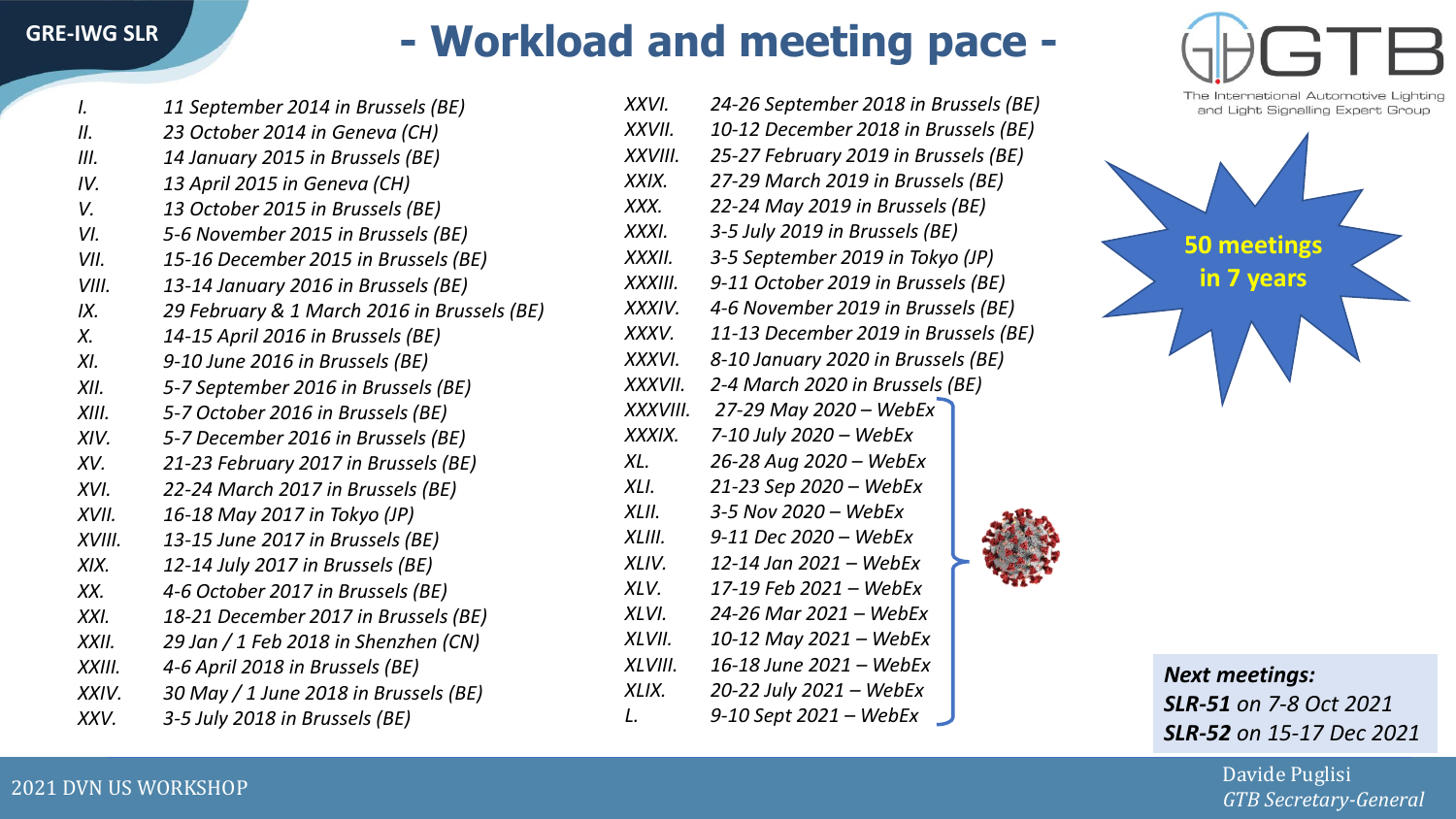**Simplification of UN Lighting and Light-Signalling Regulations**



*Stage 2 = Update the new Regulations 148, 149 and 150, as well as the installation Regulations 48, 53, 74 and 86, to be technology neutral and performance based, suitable for the future!*

STEP 2

STEP 1

Focus on the **device Regulations**  Nos. 148, 149 and 150 and to update the installation UN Regulations accordingly.

Simplify and update the technical requirements of the UN **installation Regulations**  (Nos. 48, 53, 74, 86), to become technology neutral with performance-based and objective test requirements

> Davide Puglisi *GTB Secretary-General*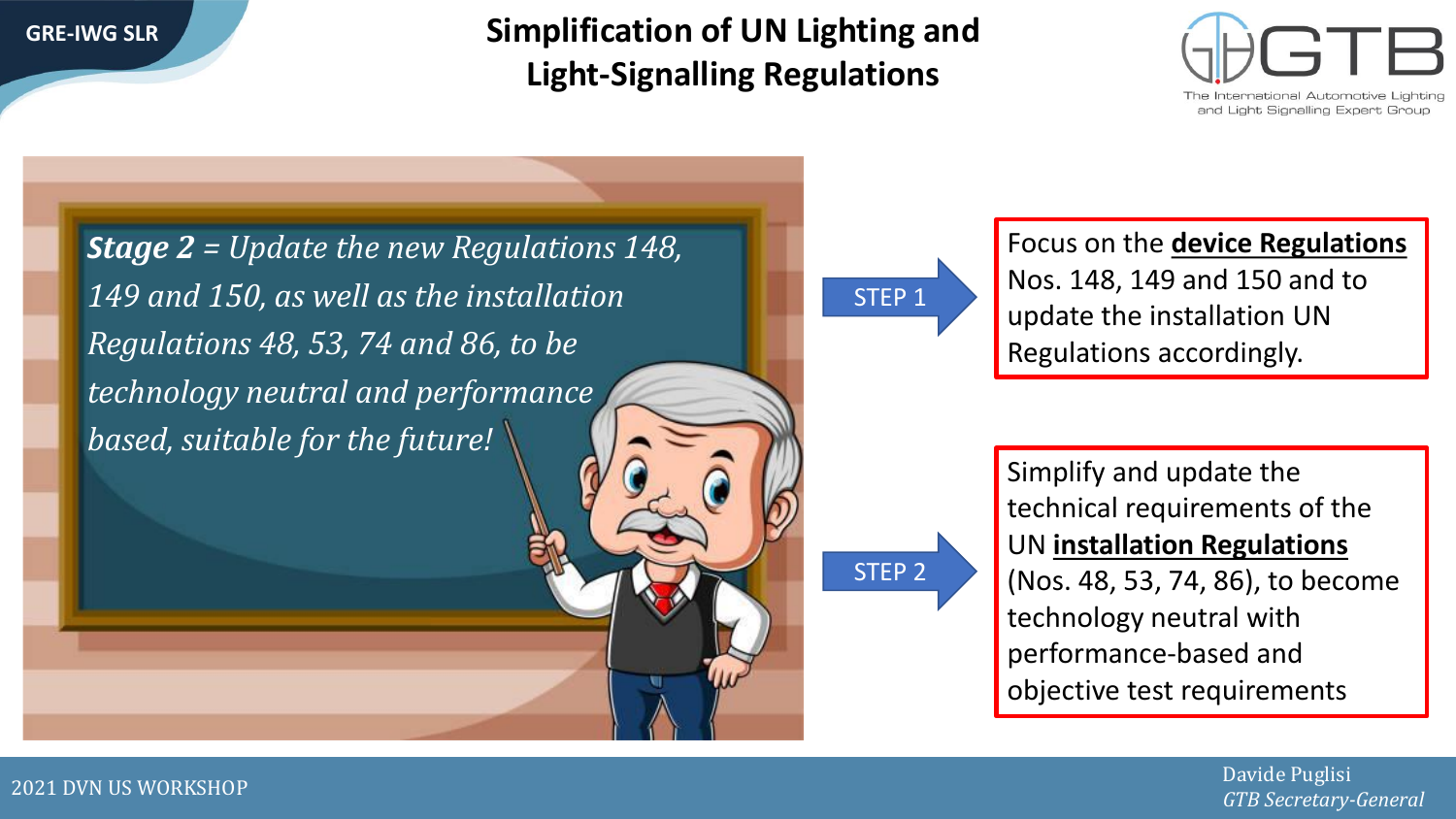## **SLR "Stage 2 / Step 1" submission to GRE-85**



The International Automotive Lighting and Light Signalling Expert Group

| Reg.                 | Topic / Item                                                                             | GRE doc. No. |
|----------------------|------------------------------------------------------------------------------------------|--------------|
| R48.06/.07/.08       |                                                                                          | GRE/2021/16  |
| R48.03/.04/.05       |                                                                                          | GRE/2021/17  |
| R53.02/.03<br>R53.01 |                                                                                          | GRE/2021/19  |
|                      | Adaptation of Installation Regs to introduce new headlamp Classes in R149.01             | GRE/2021/20  |
| R74.01/.02           |                                                                                          | GRE/2021/21  |
| R86.01/.02           |                                                                                          | GRE/2021/22  |
| R148                 | Draft consolidated 01 series of amendments to Reg. 148                                   | GRE/2021/13  |
|                      | Presentation of the main changes introduced with the 01 series of amendments to Reg. 148 | GRE-85-03    |
| R149                 | Draft consolidated 01 series of amendments to Reg. 149                                   | GRE/2021/14  |
|                      | Presentation of the main changes introduced with the 01 series of amendments to Reg. 149 | GRE-85-04    |
|                      | Draft consolidated 01 series of amendments to Reg. 150                                   | GRE/2021/15  |
| R150                 | Presentation of the main changes introduced with the 01 series of amendments to Reg. 150 | GRE-85-05    |

Davide Puglisi *GTB Secretary-General*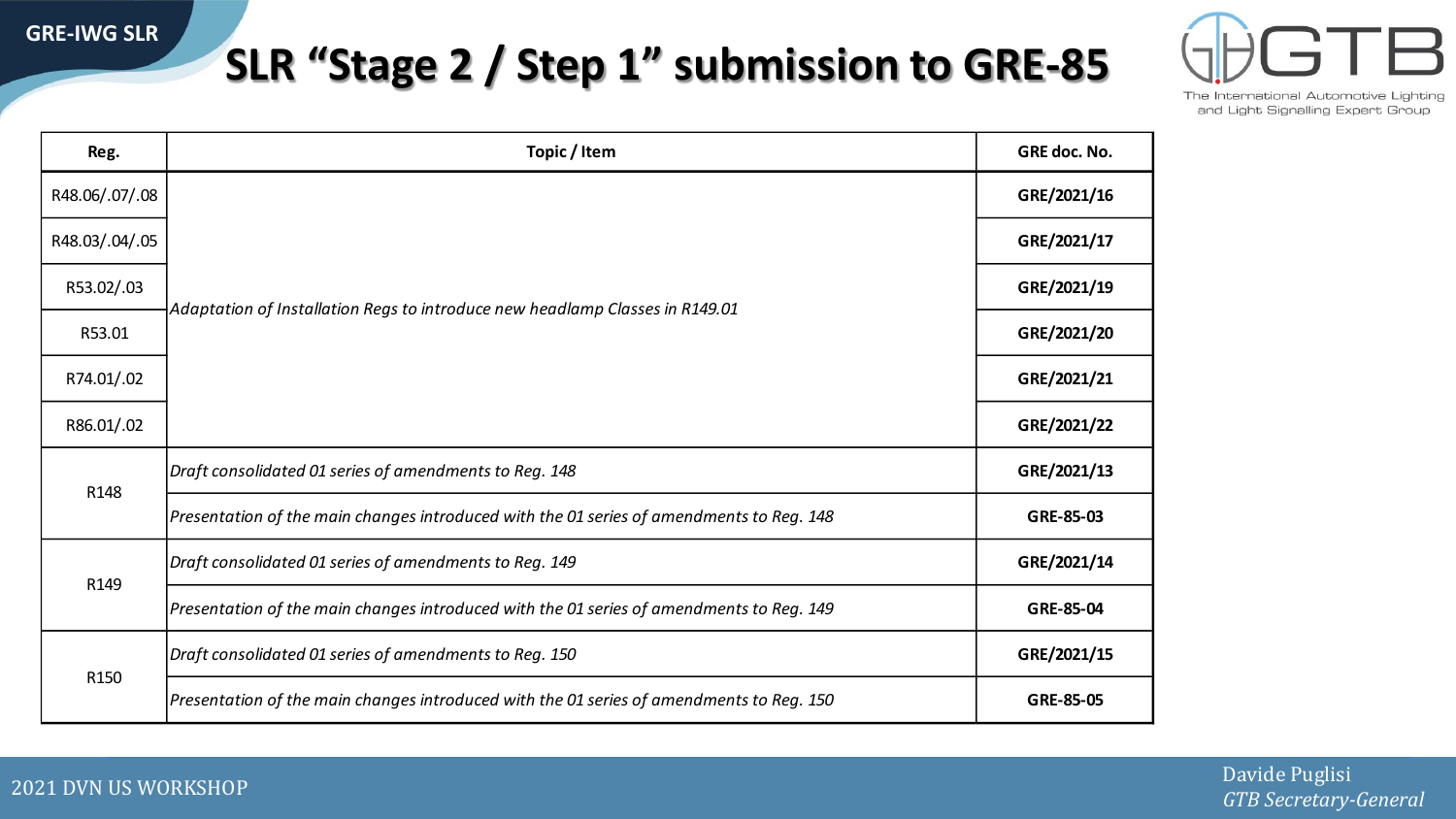

# **Headlamp Levelling**





*GTB Secretary-General*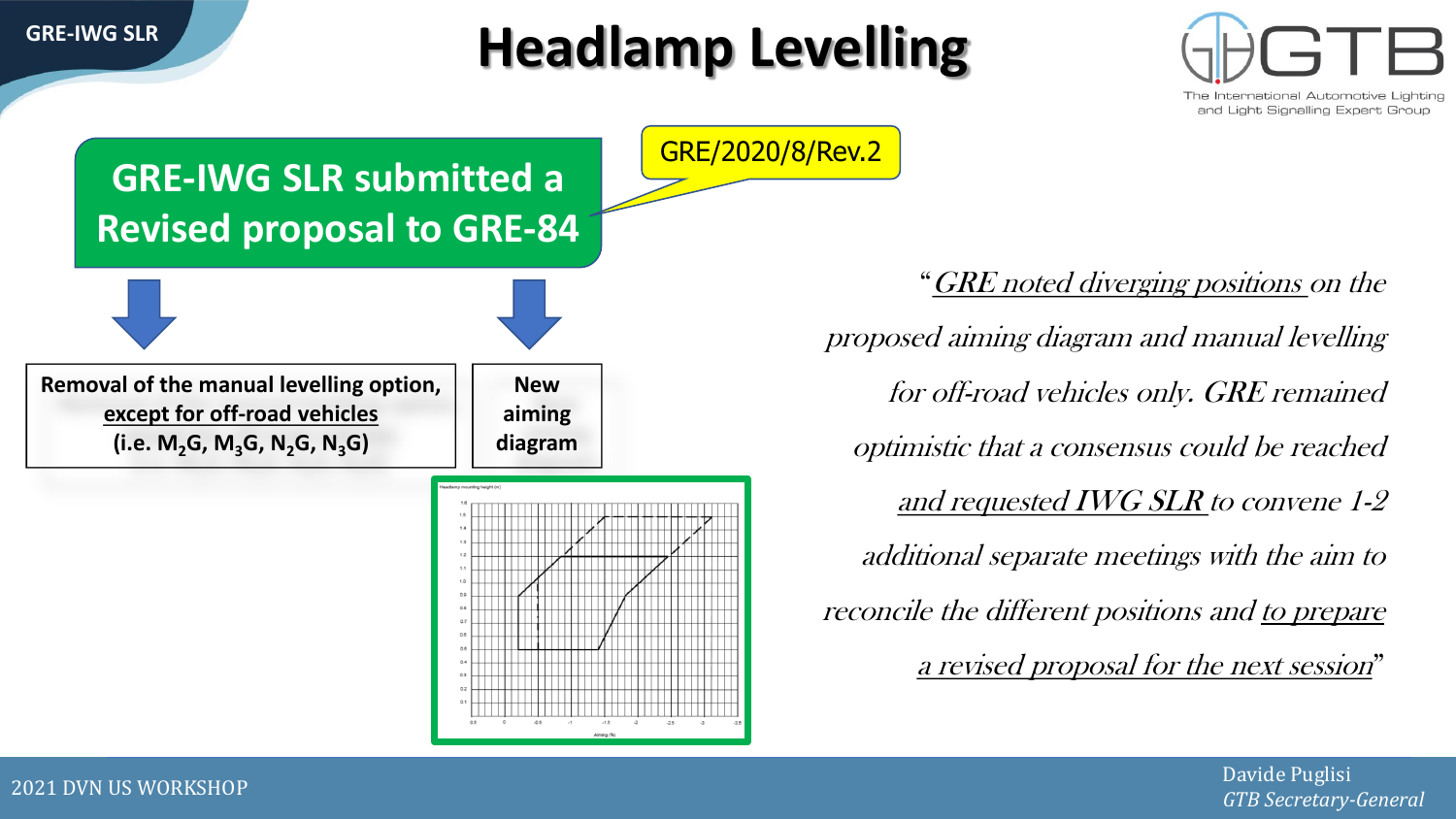## **UNIQUE IDENTIFIER / DETA Database**



and Light Signalling Expert Group

### **The (traditional) Approval Marking specifies (Example R148):**

|    | The number of the type approval                                          | 3170                  |
|----|--------------------------------------------------------------------------|-----------------------|
| 2. | The contracting party (country) who is responsible for the type approval | Е1                    |
| 3. | The Regulation Number the device was type approved to                    | <b>148R</b>           |
| 4. | The status of the Regulation at the time of type approval                | (series) 00           |
| 5. | The different functions that are included in the device                  | <b>R1 S1 2a F1 AR</b> |
| 6. | Any possible restrictions in mounting height                             |                       |
| 7. | Any possible restrictions in mounting position                           | ↤                     |
| 8. | Any possible restriction to the number of devices necessary (D or Y)     | (2a) <b>Y</b>         |
|    |                                                                          |                       |
|    | <b>IMPORTANT:</b>                                                        |                       |



270650

ALL these markings must be visible after the installation of the device on the vehicle

### **MAY BE REPLACED BY**

| The (new) Unique Identifier Marking specifies:                                                              |        |  |  |  |
|-------------------------------------------------------------------------------------------------------------|--------|--|--|--|
| The unique number of the type approval                                                                      | 270650 |  |  |  |
| <b>IMPORTANT:</b><br>ALL these markings must be visible after the installation of the device on the vehicle |        |  |  |  |

### With the UI, currently required information becomes invisible, unless you are part of one of the existing user groups in DETA

*GTB Secretary-General*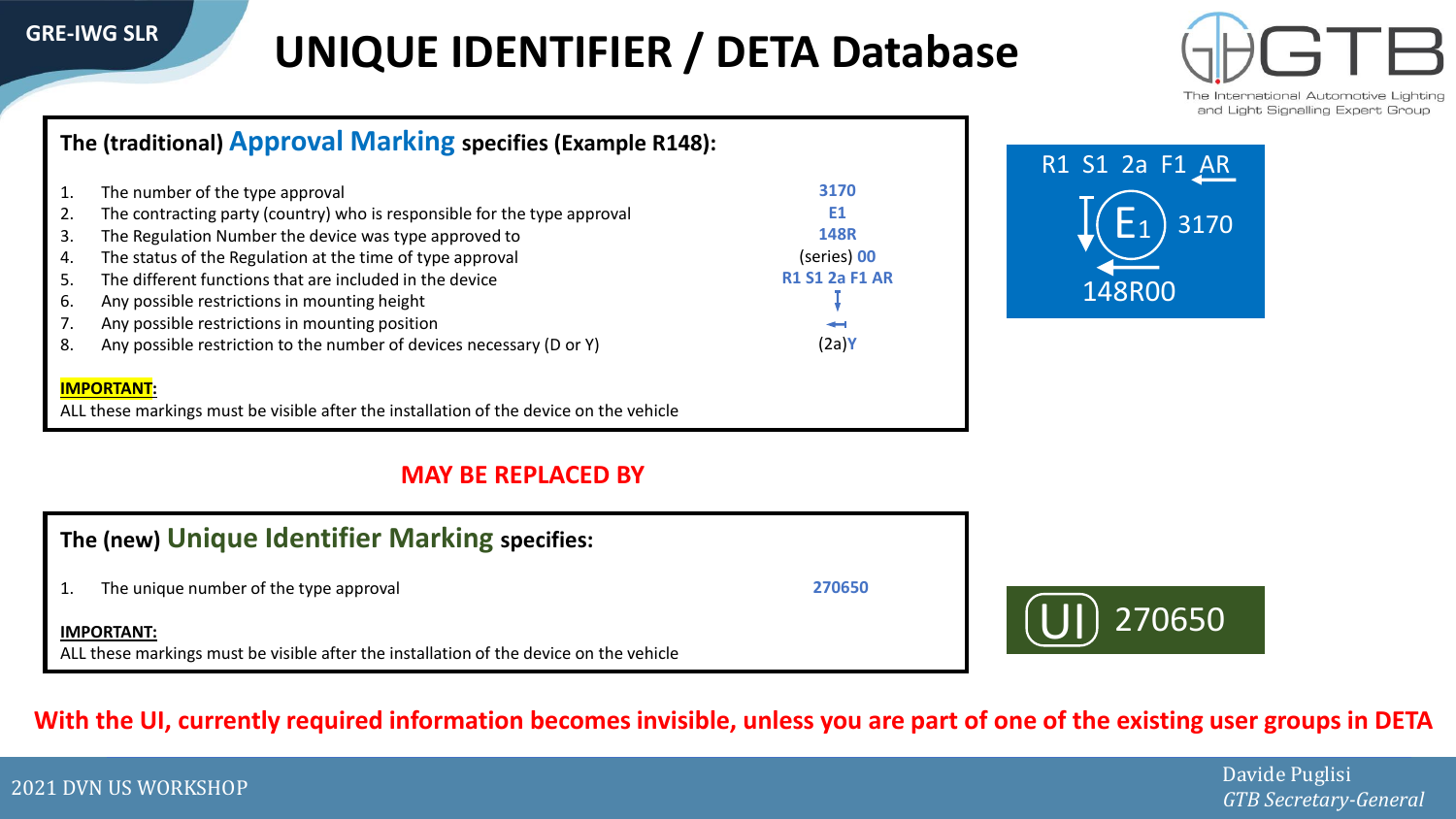## **UNIQUE IDENTIFIER / DETA Database**

The International Automotive and Light Signalling Expert Group

Example: Device used as a beam contributor for different AFS systems



*The presence of the marking in front of the optics could have an influence on the quality of the optical system*

2021 DVN US WORKSHOP Davide Puglisi *GTB Secretary-General*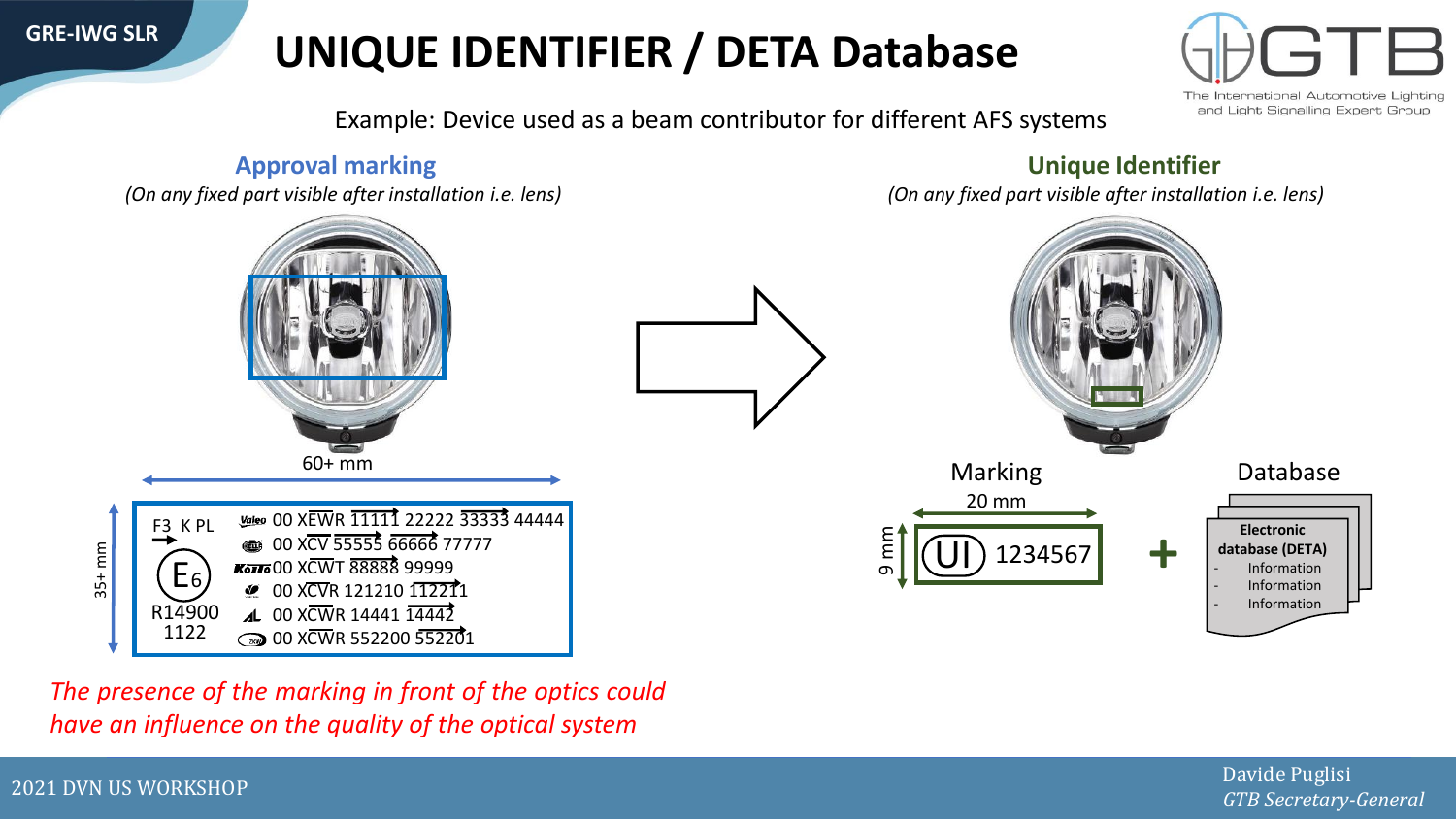## **UNIQUE IDENTIFIER / DETA Database**

The International Automotive

and Light Signalling Expert Group

**SLR approach endorsed by DETA**





2021 DVN US WORKSHOP Davide Puglisi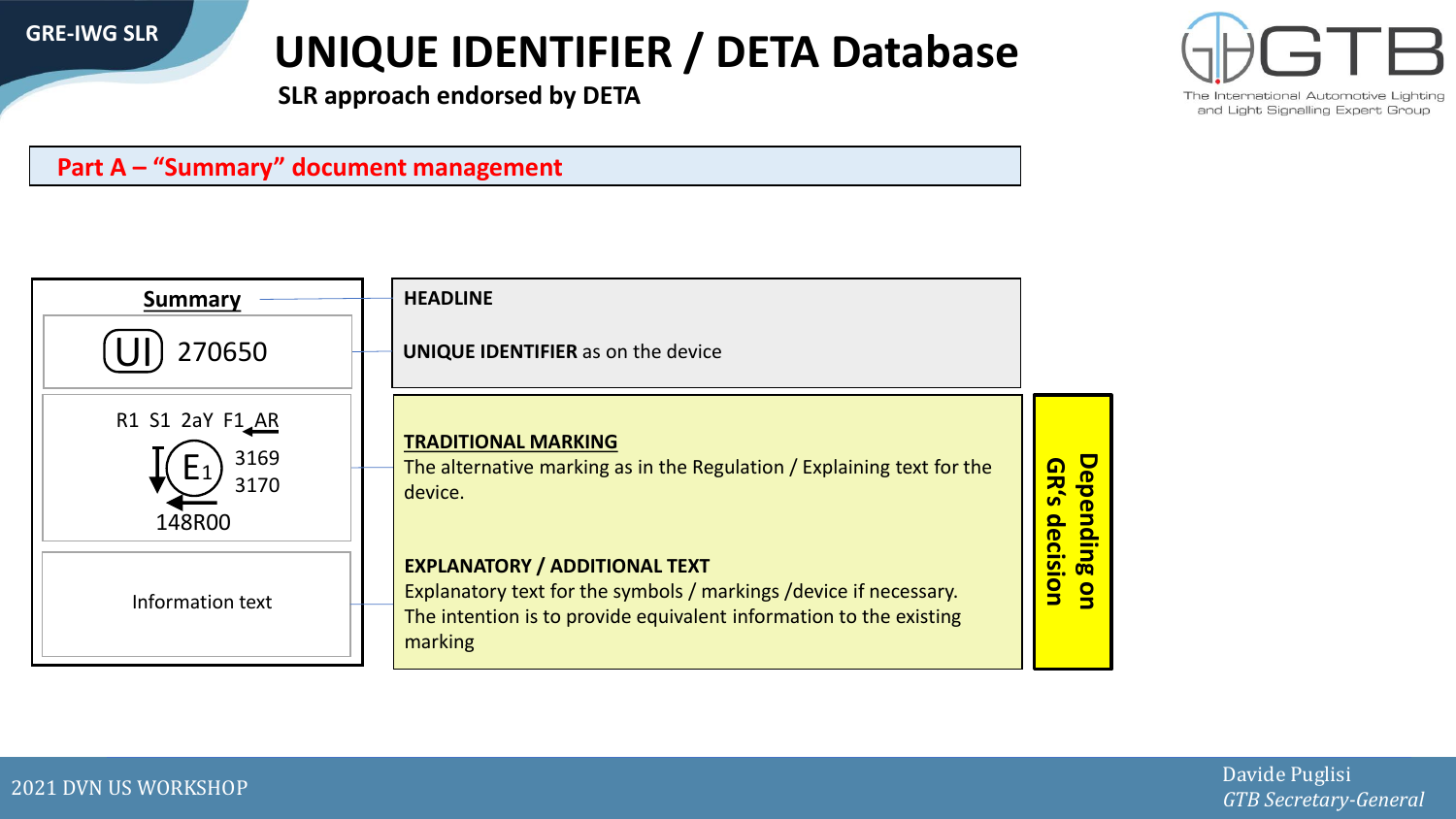## **UNIQUE IDENTIFIER / DETA Database**



The International Automotive Lighting and Light Signalling Expert Group

**SLR approach endorsed by DETA**

### **Part B – Usergroup management**

|                        |                                                                                            | DOCUMENTS AVAILABLE IN DETA                        |                               |                                 |                                     |                    | Explanation:<br>$R = read$                                                                                                                               |  |
|------------------------|--------------------------------------------------------------------------------------------|----------------------------------------------------|-------------------------------|---------------------------------|-------------------------------------|--------------------|----------------------------------------------------------------------------------------------------------------------------------------------------------|--|
|                        |                                                                                            | <b>CERT</b><br>(communication on<br>type approval) | <b>TR</b><br>(test<br>report) | IF<br>(information<br>document) | <b>OTHER</b><br>(other<br>document) | "Summary"<br>(PDF) | $W = read + write + delete$                                                                                                                              |  |
| DETA<br>SQ<br>USERGROU | Approval granting TAA<br>(for granted approval)                                            | W                                                  | W                             | W                               | W                                   | W                  | Existing access rights<br>And documents $(177^{\text{th}} + 183^{\text{rd}}$ WP.29)<br><b>Additional summary document</b><br><b>Additional usergroup</b> |  |
|                        | CP applying the UN Reg. for<br>which the approval was granted **)                          | R                                                  | R                             | $\mathsf{R}$                    | $\mathsf{R}$                        | R                  |                                                                                                                                                          |  |
|                        | CP applying UN Reg. 0<br>(access to the approvals of R0 and<br>the annexed UN Regulations) | $\mathsf{R}$                                       | R                             | $\mathsf{R}$                    | $\mathsf{R}$                        | R                  |                                                                                                                                                          |  |
|                        | CPs not applying that UN Reg.                                                              | R                                                  | $\overline{\phantom{a}}$      |                                 |                                     | R                  |                                                                                                                                                          |  |
|                        | Manufacturer *)<br>(only for own approvals)                                                | R                                                  | R.                            | $\mathsf{R}$                    | $\mathsf{R}$                        | R                  |                                                                                                                                                          |  |
|                        | <b>Periodical technical</b><br>inspection, Law enforcement<br>bodies, Repair shops         |                                                    |                               |                                 |                                     | $\mathsf{R}$       | The public has only read access<br>right of the new document<br>"Summary" via a separate web<br>application                                              |  |

\*) Manufacturers get access upon request to the DETA Administrator.

\*\*) The DETA focal point may provide access to the Market Surveillance Authority of his/her Country, subject to adherence with para. 91 of ECE/TRANS/WP.29/1145.

*GTB Secretary-General*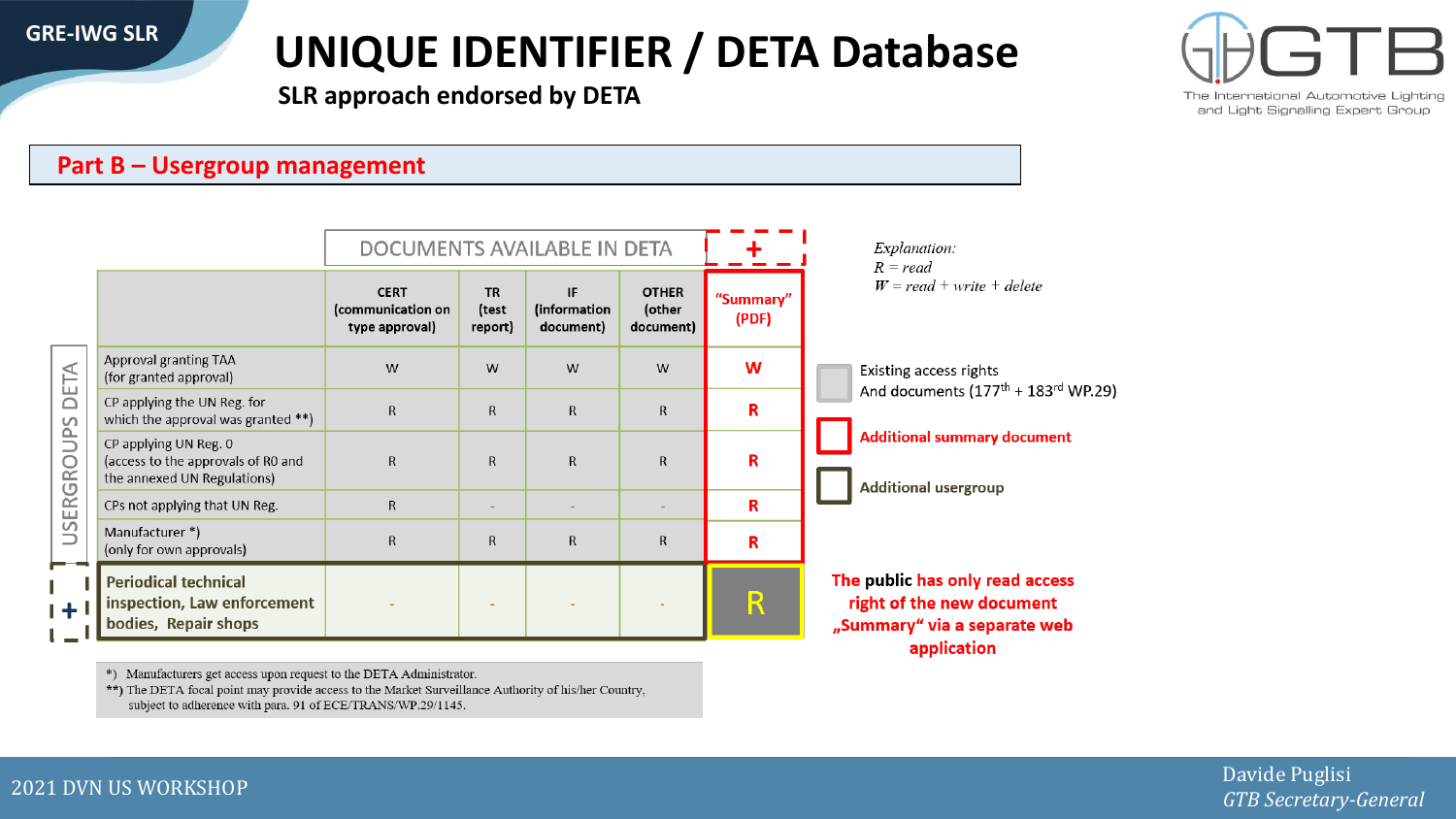**Brief update on GTB activities**



## **GTB proposal to allow Driver Assistance Projections, on the road ahead of the vehicle, as part of the ADB**

- The GTB revised proposal received general support during GRE-84 in April 2021, but several concerns over the proposed technical details were expressed by the CPs.
- $\triangleright$  Much work took place within the GTB/WGs after GRE-84, in order to improve the text for taking into account the observations from GRE. Two special session between GTB and Contracting Parties in GRE were organised in June and July 2021 to collect additional feedback.
- $\triangleright$  GTB submitted a revised and much improved official proposal to GRE-85 in October 2021 (see GRE/2021/18)
- $\triangleright$  Some of the aspects that have been addressed and improved:
	- *How many (different) symbols or patterns can be used at the same time*
	- *Clarify if and when flashing and transforming is allowed*
	- *Positive vs. negative contrast*
	- *Consider only one symbol/patter per use case (i.e. no options)*
	- *Distraction for other road users (incl. adjacent lane)*
	- *Synergy with Reg. 125 on Field of Vision Assistant*
	- *Clarify in which conditions the Driver Assistance Projections may be used*
	- *Fail safe conditions*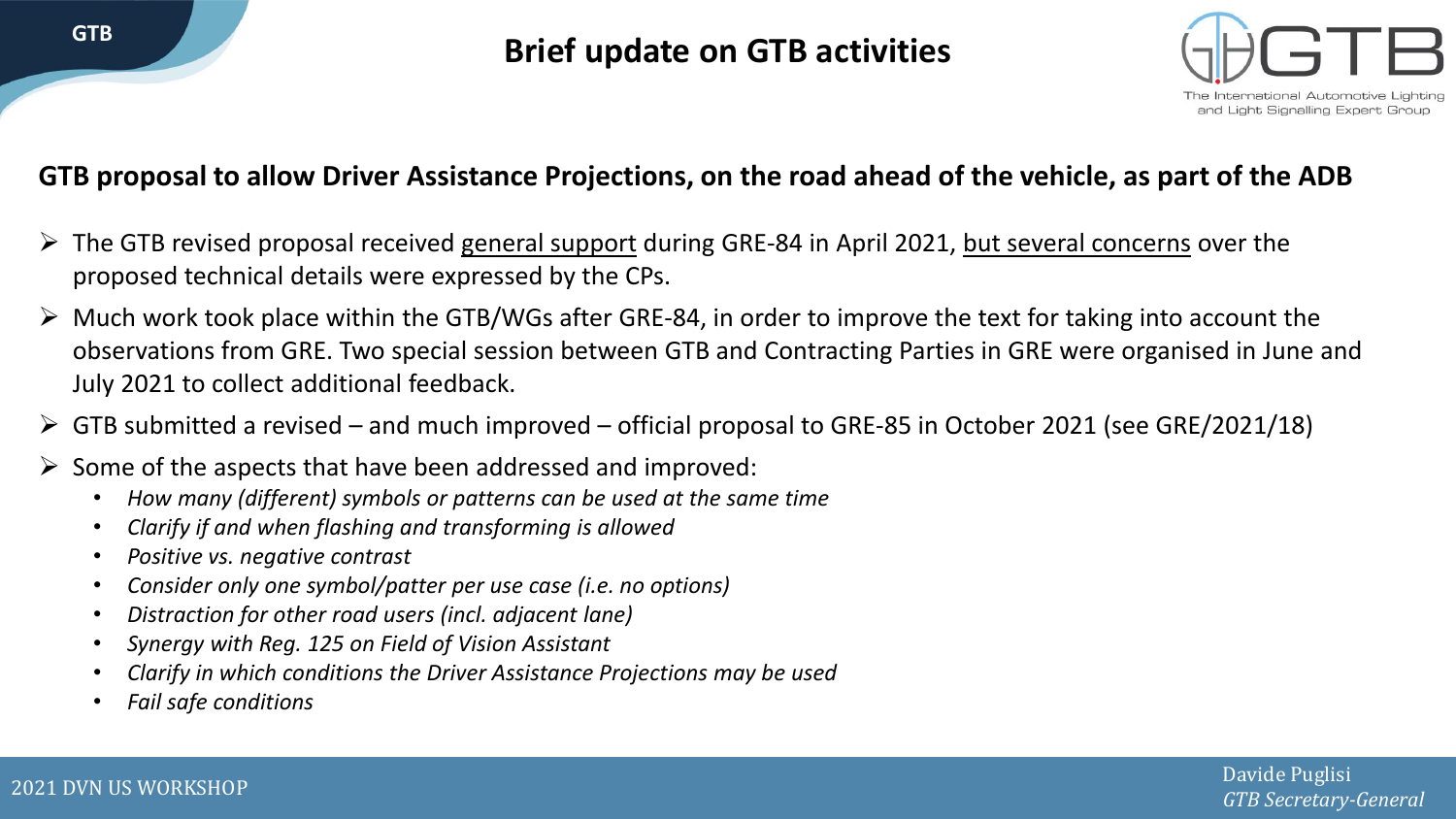

**Brief update on GTB activities** *(cont.)*



### **Work in progress**

- $\triangleright$  Continue to support SLR during the Stage 2 simplification
- ➢ "Parking signal" performed by front and rear position lamps (instead of dedicated parking lamps)
- ➢ Consolidation of Reg. 48-07 with correction of errors

## **Future work**

- ➢ Signalling Road Projections
- ➢ Reduced Low Beam, DRL and other lighting functions to save energy